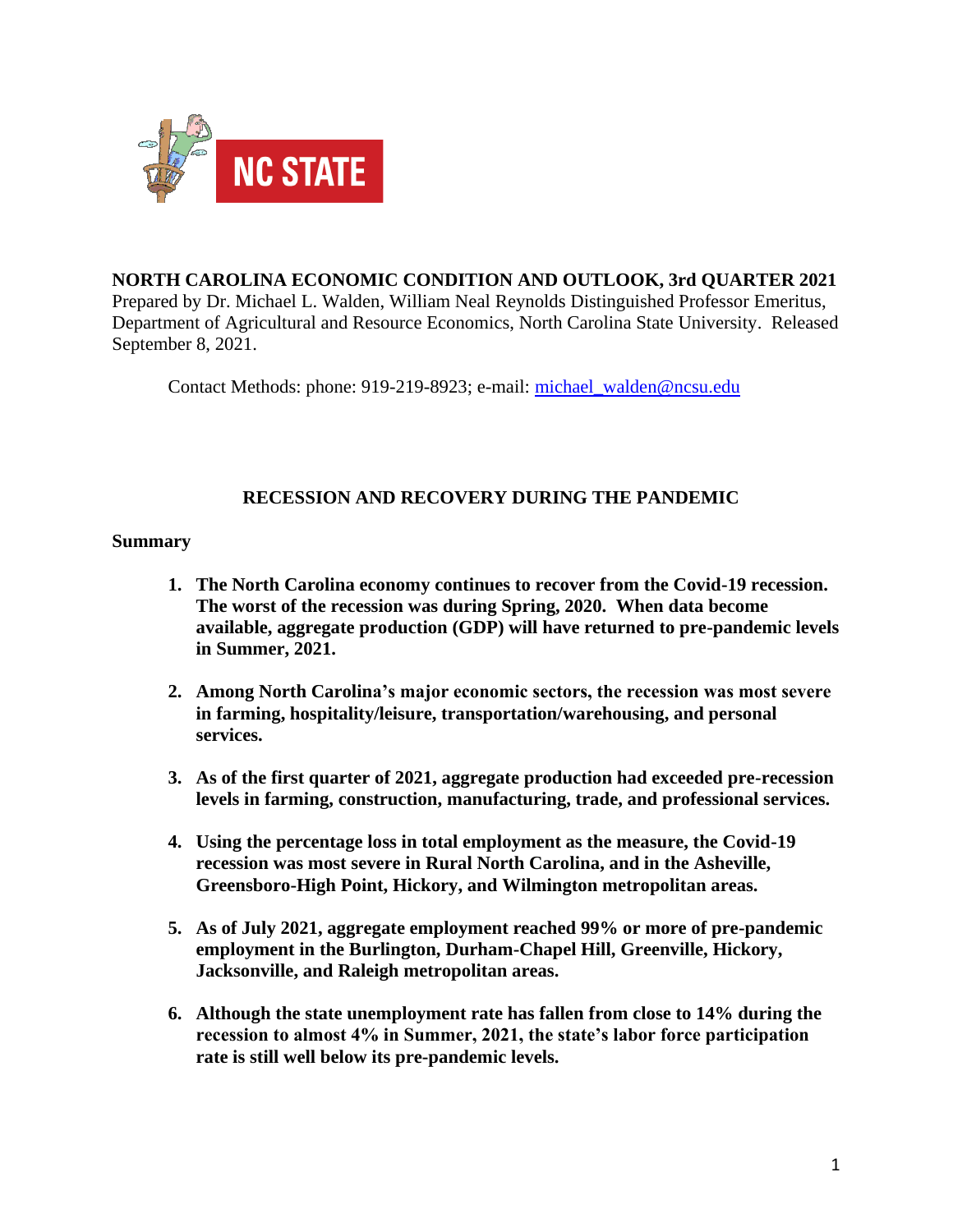- **7. The massive federal financial assistance provided during the pandemic pushed statewide personal income and retail sales above pre-pandemic levels.**
- **8. Three big issues emerging during the economic recovery are inflation, government debt, and labor market changes. The inflation rate has recently trended higher; the question is for how long? While the national debt has risen substantially, low interest rates keep servicing the debt affordable, for now. The pandemic has already generated large changes in the labor market. The challenge will be for adequate training and re-training programs to accommodate these changes.**
- **9. North Carolina's economy is forecasted to expand in 2022 and 2023. However, the strength of the growth will depend on the path of the Covid-19 virus. If the virus soon becomes completely controlled, North Carolina's aggregate production (GDP) will be 10% higher in 2023 than prior to the pandemic. But if Covid-19 variants persist, the growth rate will be cut in half to 5%.**
- **10. The long run economic prospects for North Carolina are very positive. North Carolina has been among the few states with low per capita rates of both Covid-19 deaths and job losses during the pandemic. This means North Carolina will be viewed as a relatively "safe state." During the expected national geographic re-sorting of households and businesses after the pandemic, North Carolina should be in a position to attract both new households and new businesses. The expected expansion of high-speed-internet to underserved areas and the greater use of the internet to access work, services, and health care will also increase economic growth and prosperity in North Carolina's small towns and rural regions.**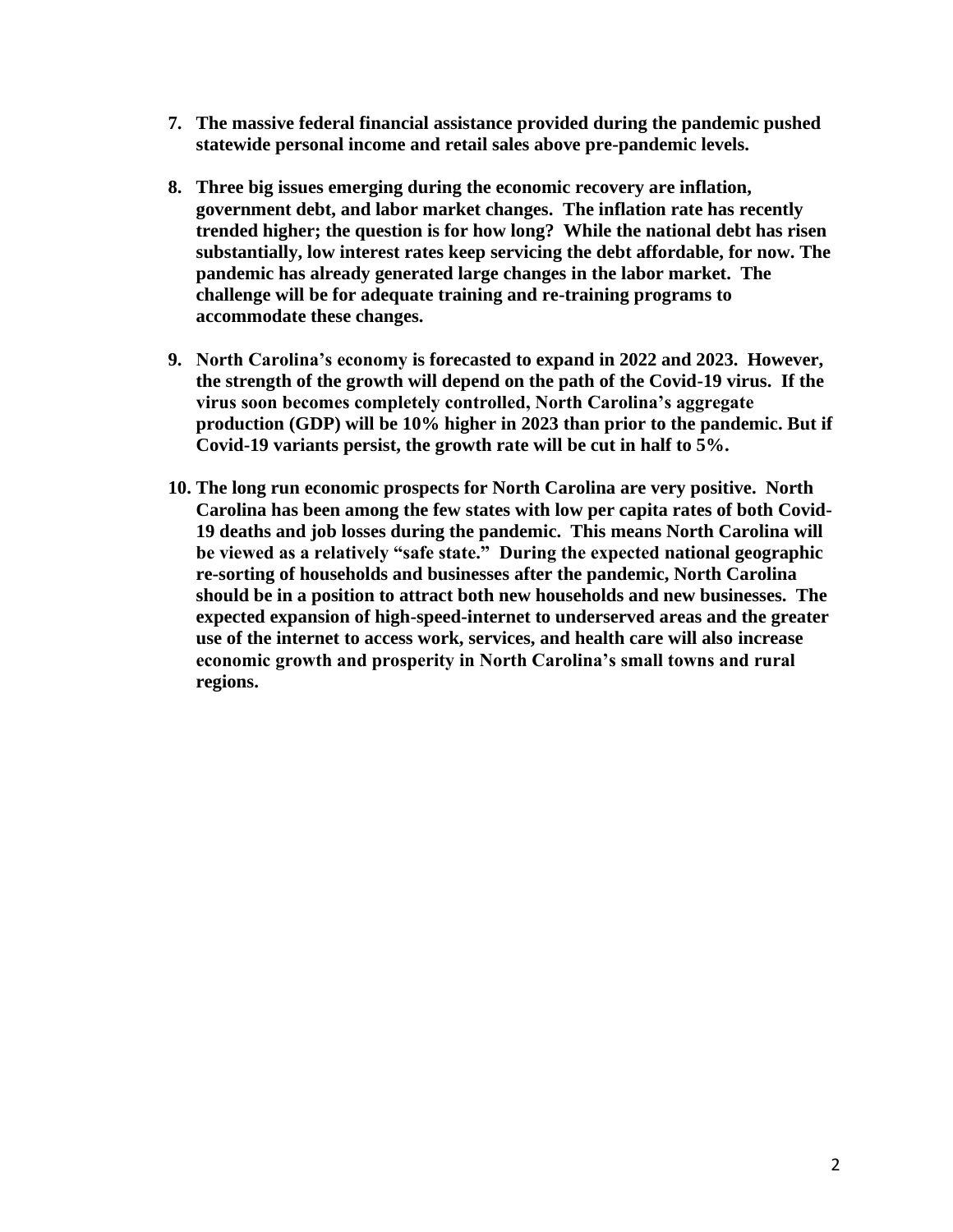### **THE UNEVEN RECOVERY CONTINUES**

After the tremendous drop in the economy during the second quarter of 2020, the economy recovered strongly in the third quarter of that year (Figure 1). By the end of the first quarter of 2021 (latest data available), the value of aggregate national economic production (Gross Domestic Product, or GDP) had surpassed its pre-Covid-19 level. North Carolina's GDP likely reached its pre-pandemic level in the second quarter of 2021.



Figure 1. Paths of US and North Carolina GDP.

Source: US Bureau of Economic Analysis. Based on inflation-adjusted values.

But all sectors of the economy did not fluctuate during the recession and recovery in the same way. Figure 2 shows GDP in the second quarter of 2020 (the depth of the recession) and the first quarter of 2021 as a percentage of GDP in the pre-pandemic 2019 fourth quarter for the major sectors of the economy in both the US and North Carolina.

Looking at the nation first, the hardest hit sectors in 2020 II were transportation/warehousing (75% of 2019 IV), hospitality/leisure (47% of 2019 IV), and personal services (77% of 2019 IV).

In North Carolina, the same three sectors also suffered significant declines, with transportation/warehousing at 79% of 2019 IV, hospitality/leisure at 60% of 2019 IV, and personal services at 79% of 2019 IV. But, unlike the nation, the North Carolina sector with the largest decline was farming, with GDP in 2020 II at only 58% of its pre-pandemic 2019 IV level.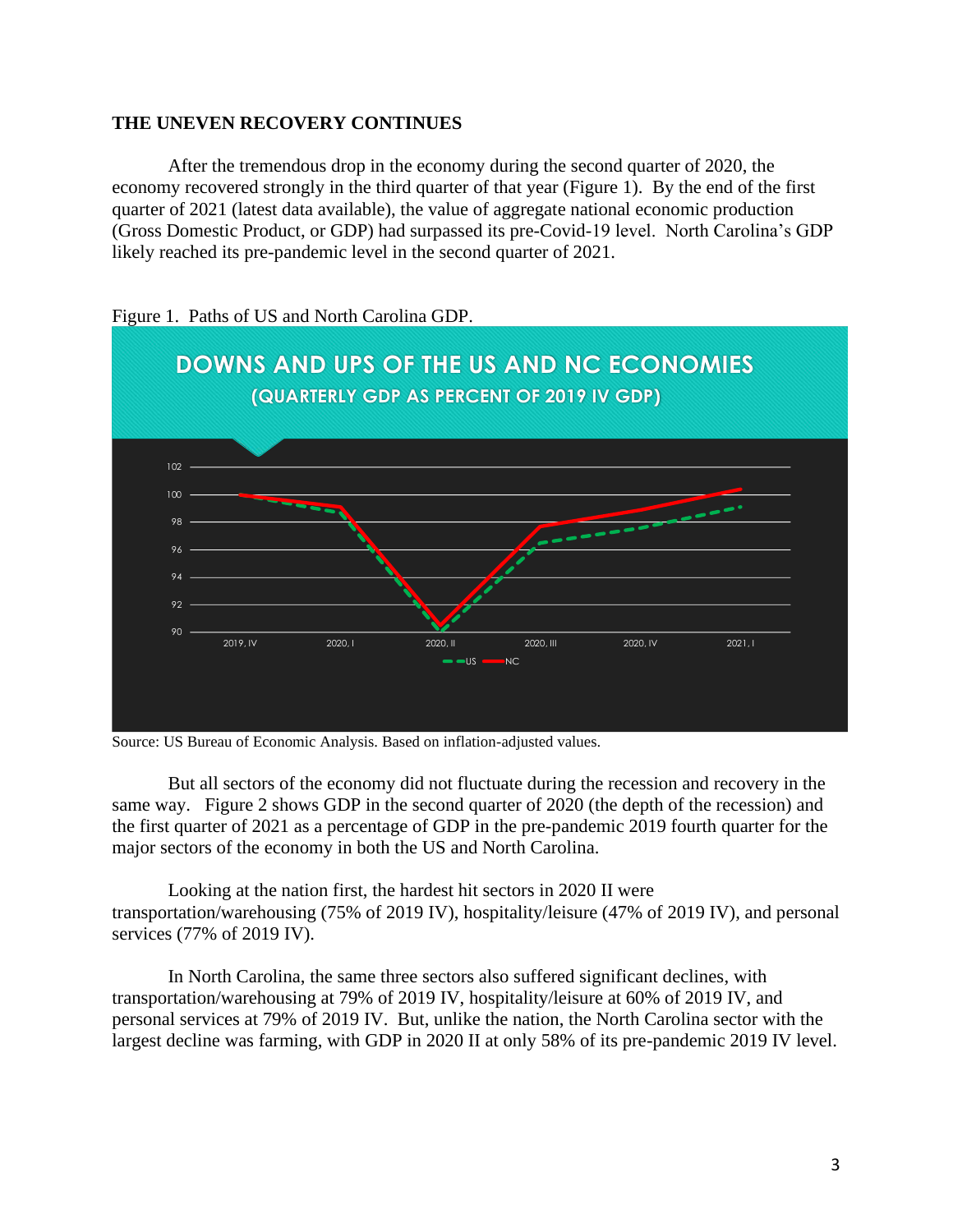| (% OF 2019 IV GDP)           |                                                |       |         |       |  |  |  |  |  |
|------------------------------|------------------------------------------------|-------|---------|-------|--|--|--|--|--|
|                              |                                                |       |         |       |  |  |  |  |  |
|                              |                                                |       |         |       |  |  |  |  |  |
|                              | $\underline{\mathsf{U}}\underline{\mathsf{S}}$ |       | NC      |       |  |  |  |  |  |
|                              | 2020 ll                                        | 20211 | 2020 II | 20211 |  |  |  |  |  |
| <b>FARMING</b>               | 95%                                            | 104%  | 58%     | 111%  |  |  |  |  |  |
| <b>CONSTRUCTION</b>          | 93%                                            | 103%  | 94%     | 104%  |  |  |  |  |  |
| <b>MANUFACTURING</b>         | 88%                                            | 102%  | 89%     | 101%  |  |  |  |  |  |
| <b>TRADE</b>                 | 90%                                            | 101%  | 92%     | 103%  |  |  |  |  |  |
| <b>TRANSP/WAREHOUSING</b>    | 75%                                            | 87%   | 79%     | 97%   |  |  |  |  |  |
| <b>PROFESSIONAL SERVICES</b> | 96%                                            | 104%  | 95%     | 105%  |  |  |  |  |  |
| <b>EDUCATION</b>             | 88%                                            | 91%   | 87%     | 92%   |  |  |  |  |  |
| <b>HEALTH CARE</b>           | 83%                                            | 97%   | 84%     | 97%   |  |  |  |  |  |
| HOSPITALITY/LEISURE          | 47%                                            | 83%   | 60%     | 85%   |  |  |  |  |  |
| PERSONAL SERVICES            | 77%                                            | 86%   | 79%     | 89%   |  |  |  |  |  |
|                              |                                                |       |         |       |  |  |  |  |  |

**BUT ALL SECTORS HAVEN'T FALLEN AND RISEN AT THE SAME RATE**

#### Figure 2. Sector GDP as a Percentage of 2019 IV Level, US and NC.

Source: US Bureau of Labor Statistics.

The two columns in Figure 2 labelled "2021 I" show the strength of the recovery in the sectors. For the US, several sectors – farming, construction, manufacturing, trade, and professional services – actually exceeded their level of production of 2019 IV. Education and health care were not far behind. The sectors lagging the most were the same sectors that had the deepest declines – transportation/warehousing, hospitality/leisure, and personal services. The same pattern occurred in North Carolina. Interestingly, the North Carolina sector that experienced the deepest decline – farming – also had the strongest economic rebound.

The depth of the Covid-19 recession and the strength of the recovery also varied geographically within North Carolina. Figure 3 uses total employment data instead of unavailable local GDP data to measure these differences. Total employment in April 2020, at the height of the pandemic, and in July 2021, the latest month available, are shown as a percentage of pre-pandemic total employment in February 2020 for the nation, state, and the state's major regions.

North Carolina had a slightly lower relative loss of jobs during the pandemic, with 88% of the state's jobs remaining in April 2020 from the pre-pandemic level compared to 85% for the nation. However, several regions in North Carolina were below the 85% national rate, including Asheville, Wilmington, and Rural NC. Asheville and Wilmington are very dependent on tourism, and tourist activity was hard-hit during the pandemic. Jobs in Rural NC were likely adversely impacted by the large contraction in the state's farming sector.

By July 2021, North Carolina's total employment had recovered to 99% of the prepandemic February 2020 level, compared to recovery of 96% for the nation (Figure 3).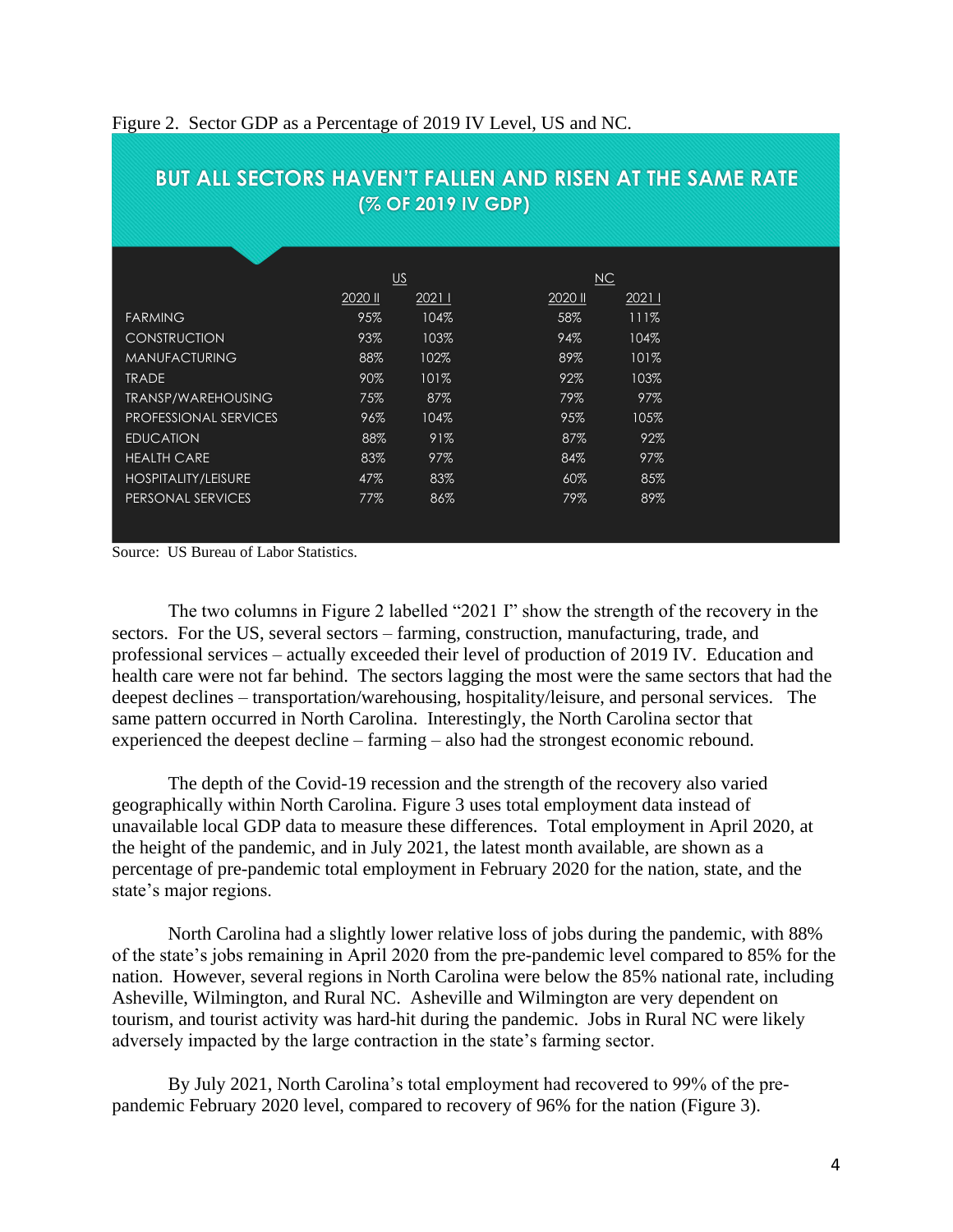|       | Figure 3. Employment in North Carolina Regions as a Percentage of Employment in February |
|-------|------------------------------------------------------------------------------------------|
| 2020. |                                                                                          |

| <b>DECLINE AND RECOVERY HAS ALSO VARIED WITHING NORTH CAROLINA</b> |                      |              |                      |               |              |  |  |  |  |
|--------------------------------------------------------------------|----------------------|--------------|----------------------|---------------|--------------|--|--|--|--|
| TOTAL EMPLOYMENT AS % OF EMPLOYMENT IN FEBRURAY 2020               |                      |              |                      |               |              |  |  |  |  |
|                                                                    |                      |              |                      |               |              |  |  |  |  |
|                                                                    |                      |              |                      |               |              |  |  |  |  |
|                                                                    | <b>%, APRIL 2020</b> | %, July 2021 |                      | %, APRIL 2020 | %, JULY 2021 |  |  |  |  |
| <b>ASHEVILLE</b>                                                   | 82%                  | 94%          | <b>HICKORY</b>       | 85%           | 99%          |  |  |  |  |
| <b>BURLINGTON</b>                                                  | 87%                  | 99%          | <b>JACKSONVILLE</b>  | 88%           | 102%         |  |  |  |  |
| <b>CHARLOTTE</b>                                                   | 87%                  | 98%          | <b>NEW BERN</b>      | $90\%$        | 97%          |  |  |  |  |
| DURHAM-CH                                                          | 91%                  | 99%          | <b>RALEIGH</b>       | 87%           | 99%          |  |  |  |  |
| <b>FAYETTEVILLE</b>                                                | 89%                  | 98%          | ROCKY MOUNT          | 92%           | 97%          |  |  |  |  |
| <b>GOLDSBORO</b>                                                   | 92%                  | 97%          | <b>WILMINGTON</b>    | 83%           | 98%          |  |  |  |  |
| <b>GREENSBORO-HP</b>                                               | 86%                  | 97%          | <b>WINSTON-SALEM</b> | 87%           | 98%          |  |  |  |  |
| <b>GREENVILLE</b>                                                  | 90%                  | 99%          | <b>RURAL NC</b>      | 81%           | 93%          |  |  |  |  |
|                                                                    |                      |              |                      |               |              |  |  |  |  |
| <b>NORTH CAROLINA</b>                                              | 88%                  | 99%          | US                   | 85%           | 96%          |  |  |  |  |
|                                                                    |                      |              |                      |               |              |  |  |  |  |

Source: US Bureau of Labor Statistics.

The highest recovery rates in the state were Jacksonville (102%), Raleigh, Durham-Chapel Hill, Greenville, Burlington, and Hickory (all at 99%), and Charlotte, Fayetteville, Wilmington, and Winston-Salem (all at 98%). The lowest employment recovery rates were in Rural NC (93%) and Asheville (94%).

## **SURPRISES IN THE LABOR MARKET**

After major deterioration during the Covid-19 recession, the labor market has bounced back, but not without questions. The graph on the left side of Figure 4 gives the unemployment rates in the nation and North Carolina since the beginning of the pandemic. Unemployment rates surged in April 2020, but have declined since then. North Carolina's jobless rate has generally been lower than the national rate.

The graph on the right side of Figure 4 shows labor force participation rates (LFPR) in the nation and North Carolina since the start of the pandemic. The LFPR is the percentage of the civilian population 16 years and older who are either working or actively looking for work. There was an expected deep drop in the LFPR in both the nation and in North Carolina during the Covid-19 recession, then followed by a recovery. However, in both regions the increase in LFPR is still well below the pre-pandemic levels. The softness in LFPR is consistent with the difficulty many employers have experienced in hiring workers during the economic recovery.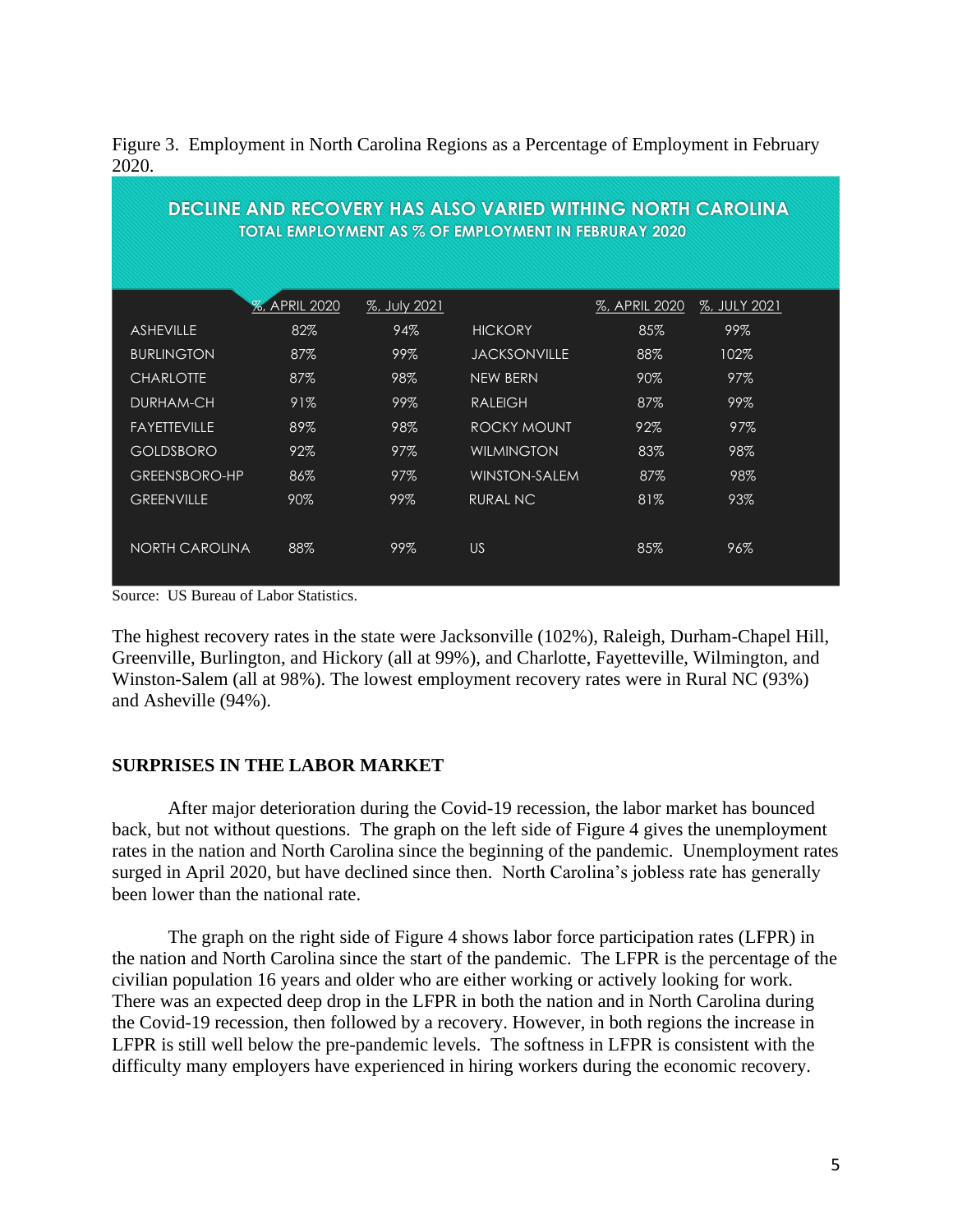

Figure 4. Unemployment and Labor Force Participation Rates in the US and North Carolina.

Source: U.S. Bureau of Labor Statistics.

The underlying question is why LFPR has not fully recovered. Several answers have been offered, including fear of looking for work while the Covid-19 virus persists, financial support of jobless individuals from stimulus checks and supplemental unemployment compensation, a decline in real (inflation-adjusted) wage rates, gains in the stock market motivating retirements, and the "up-skilling" of laid-off workers.

Each of these factors likely has had an impact on hiring difficulties. It is logical that some unemployed workers may not feel safe visiting potential employers while the virus is still active. The federal government has provided substantial financial help to households during the pandemic, especially those who are unemployed. Wage rates have recently fallen relative to inflation, resulting in a drop in the financial benefit from working. For individuals working at or near the minimum wage, the financial value of federal and state unemployment benefits could easily exceed earnings from working, thereby decreasing the incentive to look for work. Several studies have confirmed such as impact.<sup>1</sup> However, this impact is likely short-lived as federal supplemental jobless benefits ended in early September, 2021. For older workers near retirement, the fact that the stock market is one-third higher than prior to the pandemic could certainly reduce their motivation to work.

But it's the last factor – the up-skilling of laid-off workers – that could be the most significant for the labor market. Surveys show that a large percentage of workers – especially young workers – have expressed a goal of changing their career track as a result of the

<sup>&</sup>lt;sup>1</sup> Scott Sumner, "Unemployment Insurance Reduces Employment," <https://www.econlib.org/unemployment> insurance-reduces-employment/.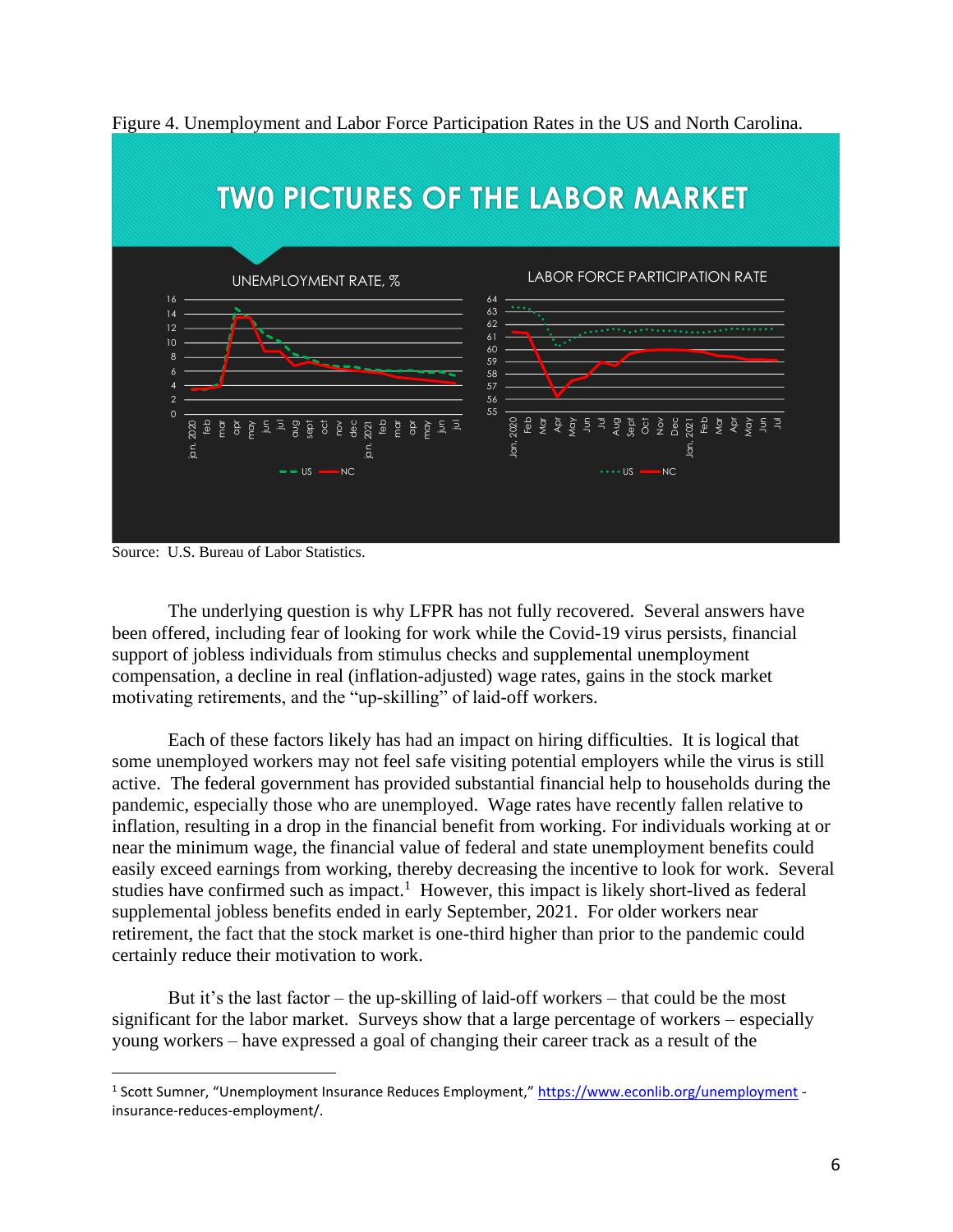pandemic.<sup>2</sup> They have used the financial support provided by governments during the pandemic to take time to improve their skills and put themselves in a position to pursue better-paying jobs with more long-term advancement possibilities. Sectors like technology, health care, and some professional fields would be targets of these individuals.

Obviously, individuals who improve their skill set and earnings contribute to a larger and more productive economy. But how will those firms and sectors they left cope with the lack of labor? There are two options. One is for the firms to significantly increase wage rates and benefits to enable them to better compete for workers. But there are limits to this response, especially if it results in higher prices for their products and services. Alternatively, the firms can implement greater use of labor-saving technology and automation. Examples already being used include robots delivering meals to tables in restaurants and kiosks for ordering at fast-food outlets. Ironically, prior to the pandemic many economists worried technology and automation would create higher unemployment for workers in the sectors. Now, the technology and automation may be necessary to replace vanishing labor.

#### **FEDERAL BACK-UP FOR HOUSEHOLDS**

The federal government provided an unprecedented amount of financial support to the economy during the pandemic. Once all the funds are deployed, the federal aid will total \$6 trillion. North Carolina is on pace to receive \$80 billion.

The purpose of the support was twofold. First was to help households, businesses, and institutions survive the pandemic and continue functioning. Particularly for households, no one wanted to see destitute conditions overcome millions – likely tens of millions – of people. The second goal was to prevent the economy from collapsing and plunging the country into a deep and long recession.

The data suggest these objectives were met. Although there was a deep recession in the second quarter of 2020, it was the shortest recession on record and was followed by an equally sharp rebound in the third quarter of 2020.

Figure 5 shows the path of two key measures of the North Carolina economy, personal income and retail sales. Personal income (left side of graph) dipped in early 2020, but then stabilized and grew sharply at the end of 2020 and into early 2021. Retail sales (right side of graph) show monthly trends in retail sales for 2019, 2020, and early 2021. Comparing 2019 and 2020, retail sales in 2020 closely tracked the same sales in 2019 in the first half of each year. But in the second half of the years, retail sales in 2020 trended significantly higher than sales in 2019. There is a similar finding for 2021 and 2020. For the first five months of the year, retail sales were noticeably higher in 2021. The federal aid therefore appeared to provide significant support for the North Carolina economy.

 $<sup>2</sup>$  Heather Long and Scott Clement, "Nearly a Third of Workers Under 40 Considered Changing Careers During the</sup> Pandemic," *The Washington Post*, August 16, 2021.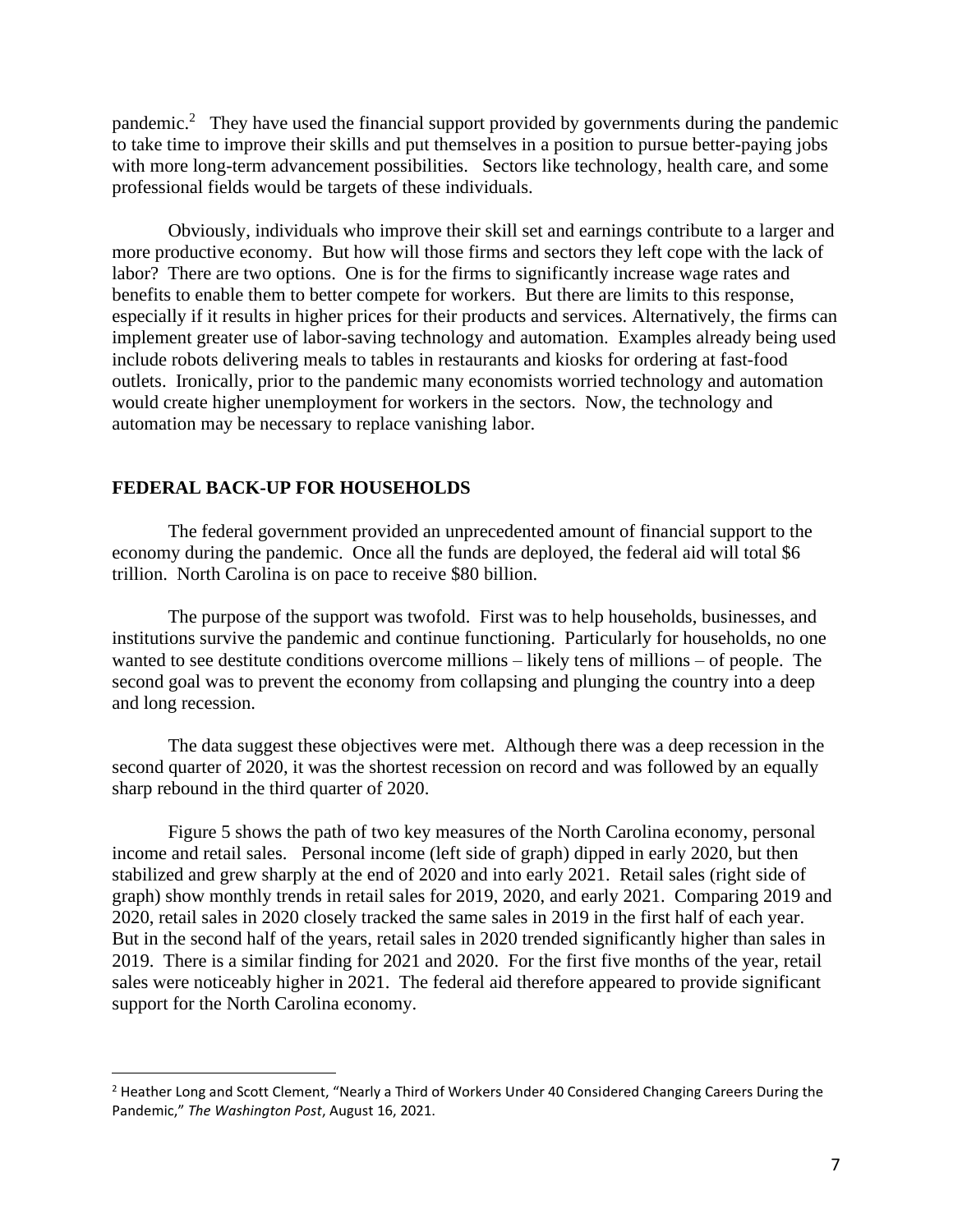

Figure 5. North Carolina Personal Income and Retail Sales.

Source: US Bureau of Economic Analysis; NC Dept. of Revenue. Personal income are inflation-adjusted dollars. Retail sales are nominal dollars.

### **WORRIES ABOUT BIG ISSUES**

As the economy moves beyond the pandemic, there are three big issues attracting concern: rising national debt, faster inflation, and adaptability in the labor market.

With all \$6 trillion of the federal pandemic assistance borrowed, the *national debt* now exceeds national annual income (GDP) for the first time since World War II. This has sparked renewed worries about the ability of the nation to carry the debt and implications for long-run financial viability.

At this point, those worries appear to be overstated. The ability to carry debt – whether the debt is owed by a person, company, or government – is based on three factors; the size of the debt, the interest rate charged on the debt, and the borrower's income. While the national debt is very large, fortunately interest rates are very low. Also, national income is high enough so that the ratio of the interest payments on the debt as a percent of national income is relatively low, at about the same level as during the 1950s to 1970s and half the level as in the 1980s and early 1990s.

Of course, there are "opportunity costs" to the additional \$6 trillion debt, meaning the \$6 trillion could have been used in other ways that would have created benefits. But if the \$6 trillion had not been borrowed to prop up the economy during the pandemic, there's a real chance a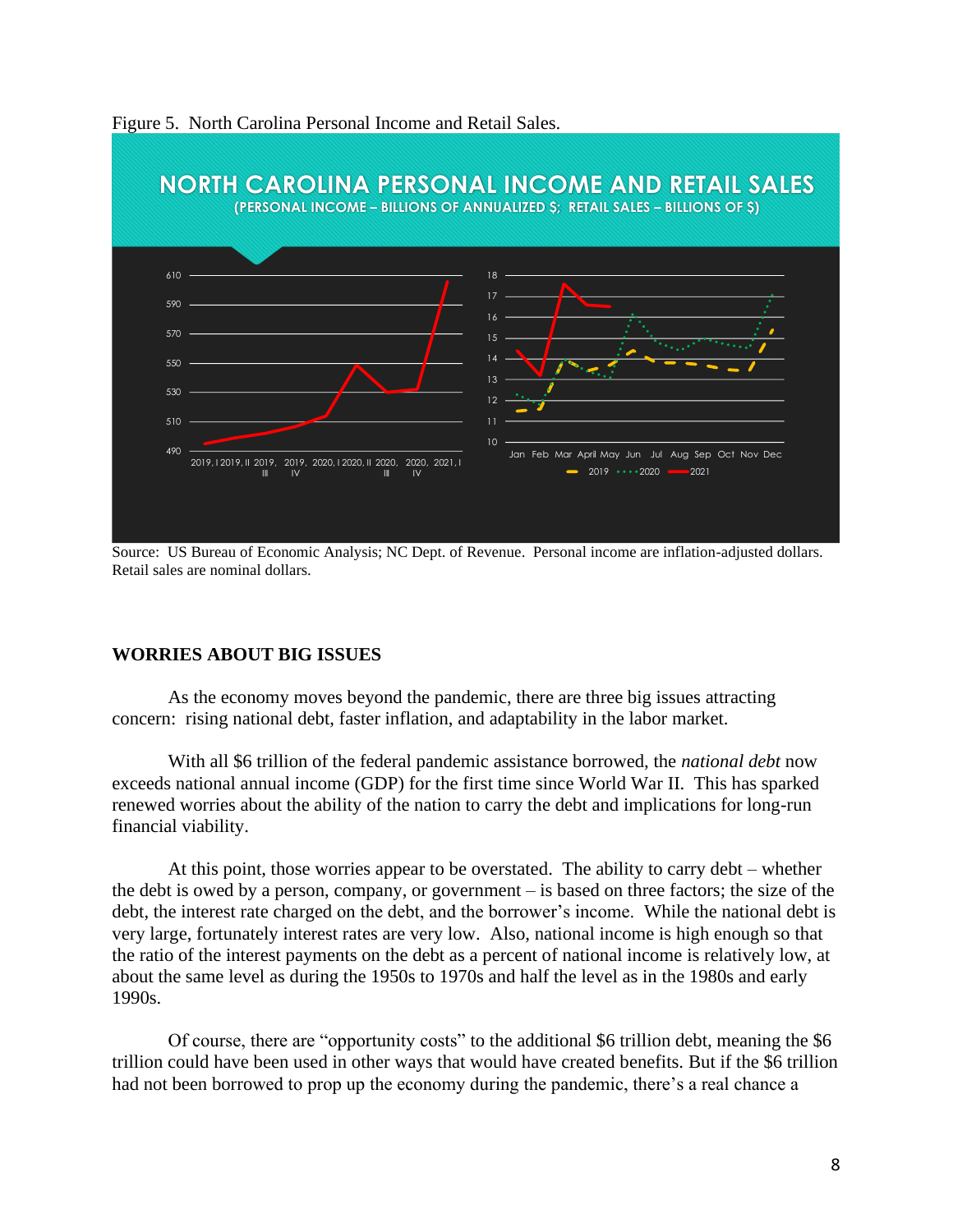

Figure 6. Alternative Measures of the Inflation Rate.

Source: US Bureau of Labor Statistics. % changes are annualized.



Figure 7. Monetary Base.

Source: Federal Reserve Bank of St. Louis.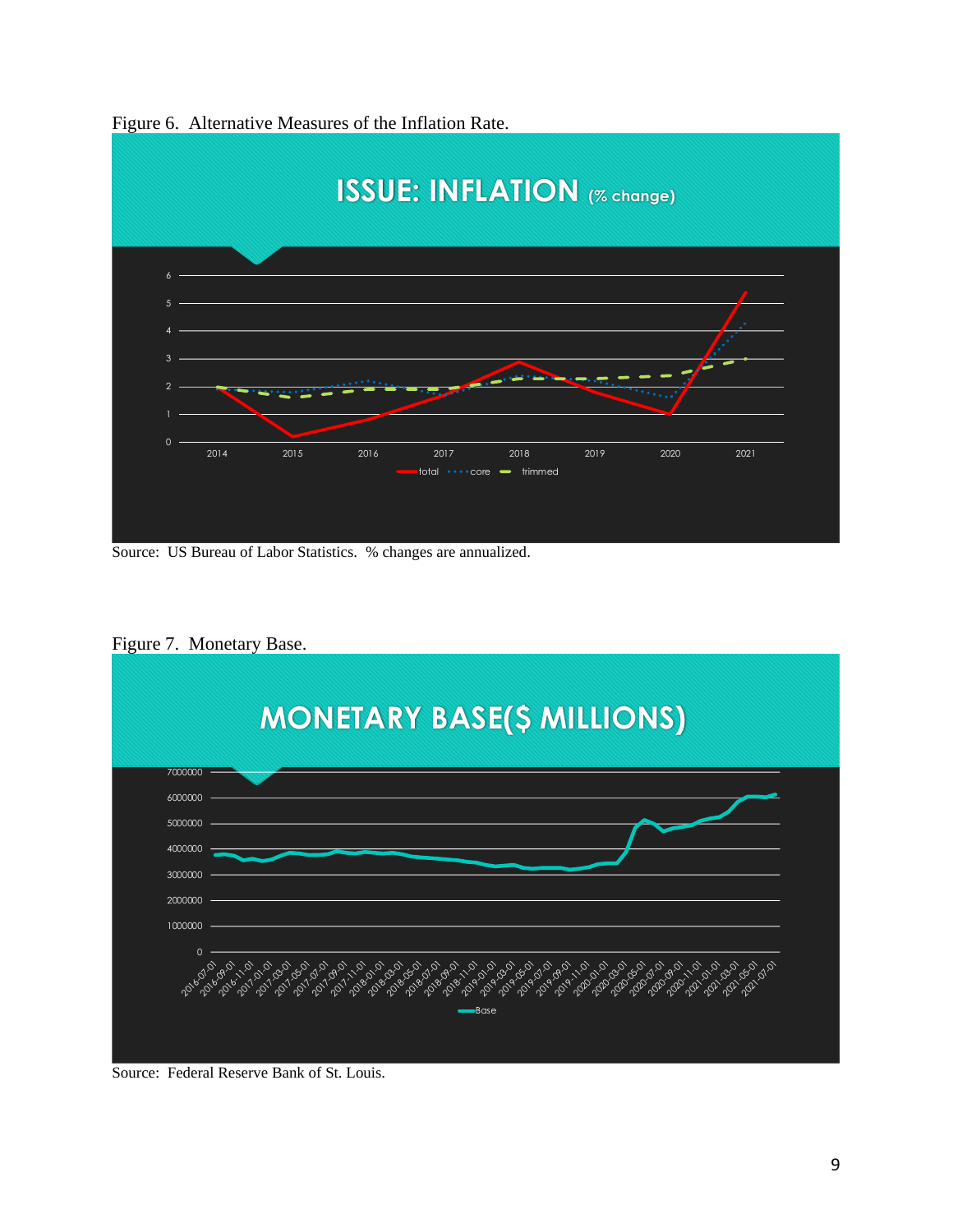devastating collapse in the economy along with tremendous misery and loss would have occurred. If allowed to happen, it could have taken the economy years to recover.

*Inflation* is another worry about the post-pandemic economy. Figure 6 shows three alternative measures of inflation. The "total" inflation rate is the official rate. It is based on tracking prices of thousands of commonly purchased consumer products and services. Each price is weighted by the importance of its product or service in the typical household budget before combining all the price changes into a total inflation rate. The "core" inflation rate is the rate after excluding volatile food and energy prices. The "trimmed" inflation rate is the rate after excluding the 8% of products and services with the highest price increases and the 8% of products and services with the lowest price increases.

In recent years the official inflation rate was no higher than 3% and stayed below 2% for most of the period. The "core" and "trimmed" rates hovered around 2%. But since 2020, all three measures have trended higher, with the official rate rising above 5% (annualized) in early 2021.

There are two explanations and two forecasts for inflation. One says the higher recent inflation rate is temporary because it is based on supply-side disruptions caused by the pandemic that have not yet been repaired. Once these disruptions are fixed, the inflation rate will subside to its recent 1% to 2% annual rate range. At most, the higher inflation rate will last until early 2022.

The second explanation doesn't deny supply-side disruptions, but puts more focus on the demand side. As already shown, the \$6 trillion federal financial aid program has put tremendous financial resources in the hands of households and businesses. As the pandemic hopefully recedes and people act on their "pent-up demand" (desired spending that was delayed during the pandemic), it is expected spending will surge. Even with a repaired supply chain, desired spending will exceed the supply of products and services. The result is a faster rise in prices. This explanation sees the elevated inflation rate persisting well into 2022, with the peak rate possibly reaching at least 6%.

Before turning to the third worry, it should be noted the Federal Reserve (Fed) has a role in both the debt and inflation worries. The Fed has supported both the financial aid provided by the federal government as well as the recovery in the private sector in two way. One is by purchasing the new federal debt by increasing the money supply (Figure 7). Second is by keeping the key interest rate the Fed controls very low. Both efforts could be considered as inflationary.

At some point the Fed will reverse course and sell some of its federal debt and increase its key interest rate. While these actions could help contain inflation, higher interest rates would elevate federal debt payments and potentially slow the economic recovery.

The third worry is about the *labor market*. The recovery from the 2008-2009 recession was termed the "jobless recovery" due to the slow increase in jobs and the lingering high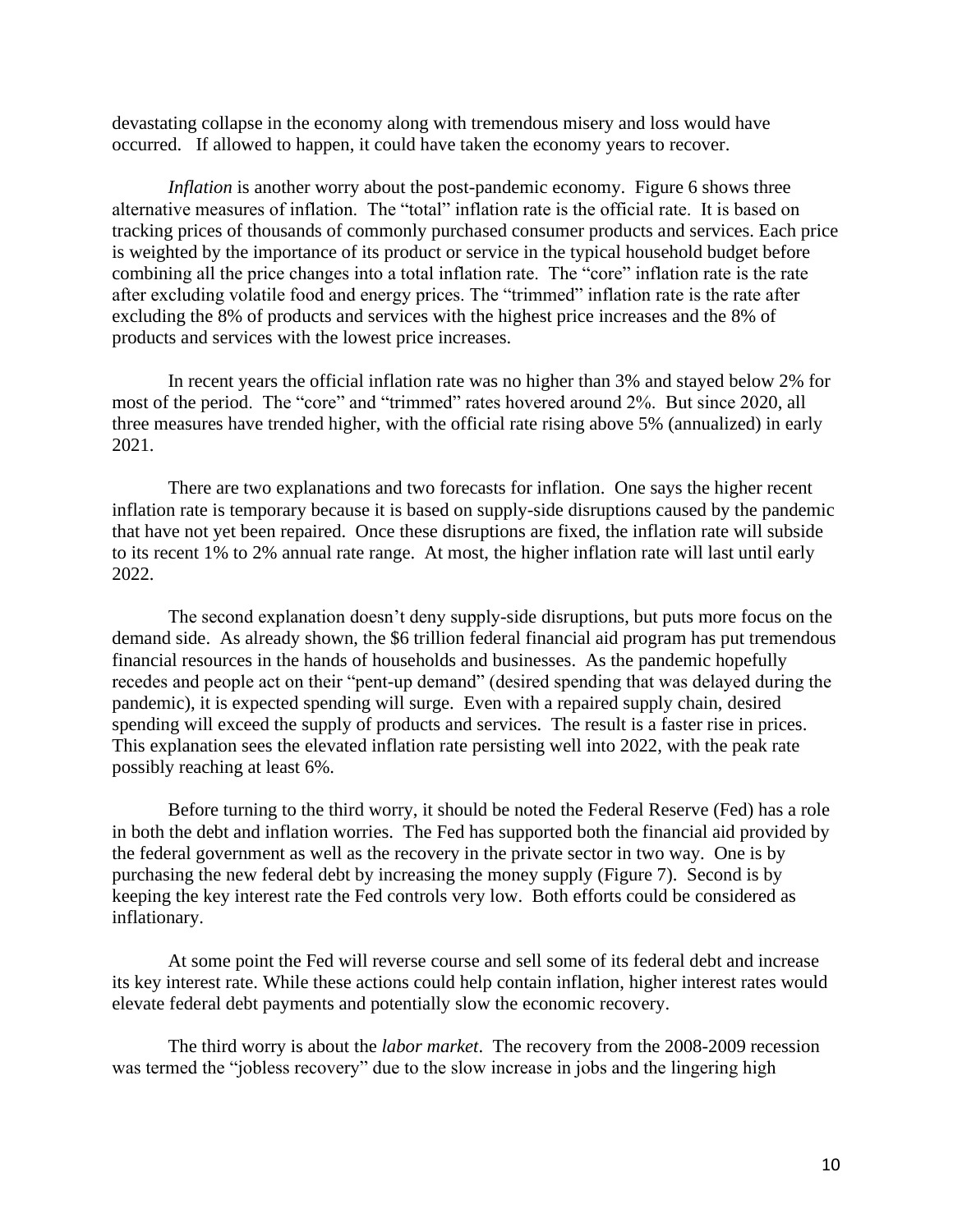unemployment rate. The recovery from the Covid-19 recession could be called the "workerless recovery" based on the relatively large numbers of jobs that have gone unfilled.

Potential reasons for the workerless recovery were presented earlier. Some of the reasons are temporary, meaning when they are no longer valid – such as the federal supplemental unemployment compensation – more jobless workers will seek jobs. But there's a longer run concern about the post-pandemic economy creating disruptions in job markets that will require on-going re-training for a significant number of workers. Ironically, the workerless recovery may accelerate this needed re-training as a result of businesses turning to technology and automation when they can't find workers. The more businesses that adopt technology and automation to substitute for labor will likely motivate other businesses to do the same. Hence, within a few years, the workerless recovery could turn into the jobless recovery.

#### **FORECASTS**

This section presents forecasts for North Carolina's aggregate production (GDP) and the state's unemployment rate. For each measure, two alternative forecasts are presented. One assumes the Covid-19 delta variant is controlled before the end of 2021, thereby allowing the economy to expand free of concerns about the virus. The second forecast is based on the pessimistic assumption that the delta variant continues, or is followed by another variant. Under this assumption economic progress is slower.

Figure 8 shows the forecasts for North Carolina GDP. Under the optimistic assumption of the delta variant being controlled in 2021, GDP increases strongly in late 2021 and into 2022, setting new records for the size of the state economy. Growth continues in 2023 with GDP reaching \$556 billion, 10% higher than prior to the pandemic in 2019.

Using the pessimistic assumption of continuing struggles with the Covid-19 virus, state GDP does expand in the next two years, but GDP in 2023 will only be 5% higher than in the prepandemic years of 2019.

Similar patterns and differences are seen for the state unemployment rate forecast in Figure 9. Compared to the 4.4% jobless rate in the summer of 2021, the optimistic forecast projects an employment rate of 4% in 2022 and 3.8% in 2023, still higher than the pre-pandemic rate of 3.5% in late 2019. Even with the pandemic under control, shifts in the types of jobs needed by employers will require substantial re-training, thereby keeping the jobless rate higher until the supply of skills meets the demand for skills. The pessimistic scenario has the jobless rate effectively flat for the next two years, rising slightly in 2022 and falling slightly in 2023.

The shifts in occupational demand will be similar under both assumptions. Advances in the abilities of technology and automation to perform tasks will mean slow or negative growth in in low-skilled, physical jobs, especially those requiring minimal analysis and evaluation of the tasks. In contrast, the fastest growth will be in high-skilled, cognitive jobs in technology, health care, logistical, and professional jobs. Growth will also be strong in support jobs in these fields that require less training.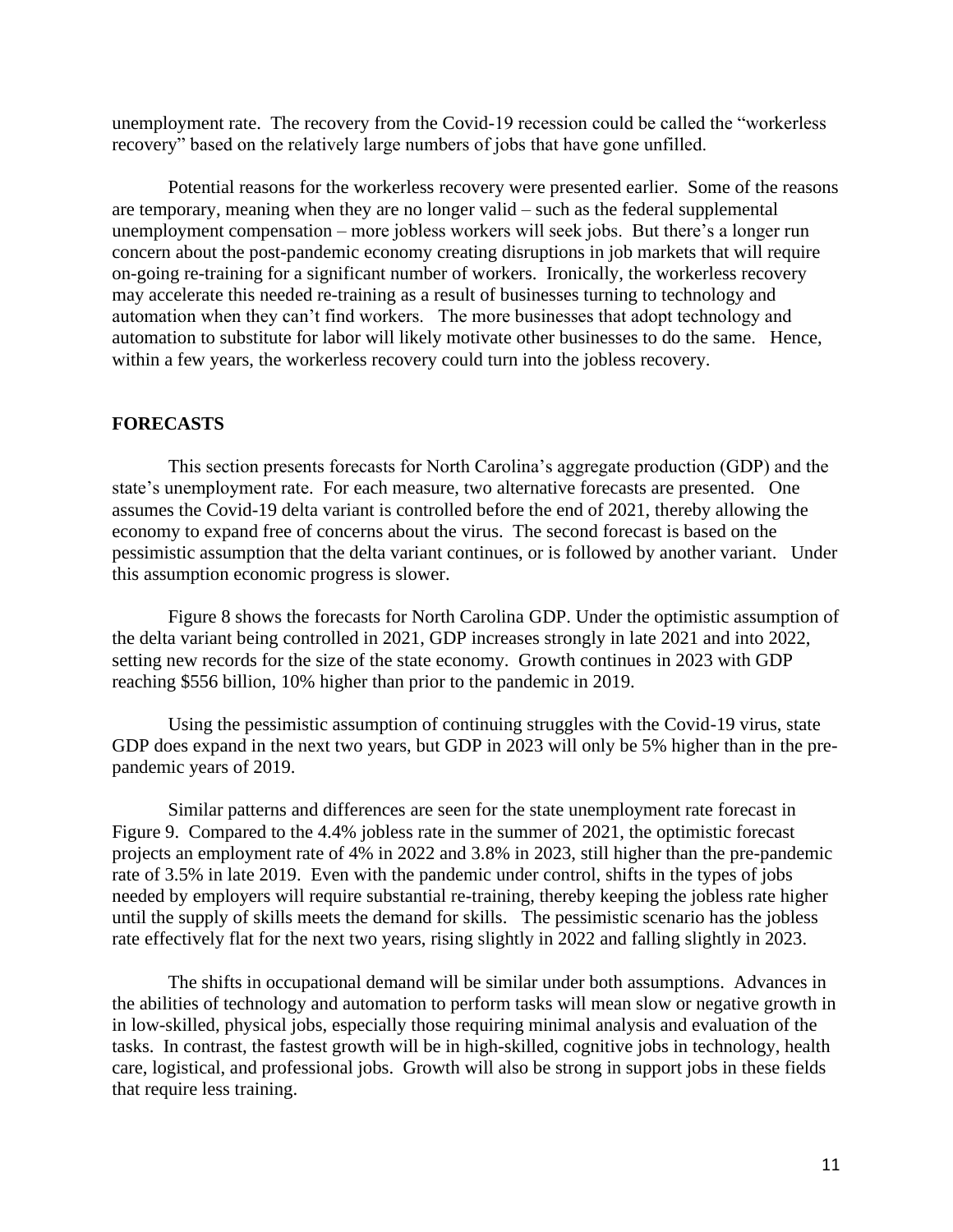



Source: US Bureau of Economic Analysis and author's projections.



Figure 9. North Carolina Unemployment Rate Forecasts.

Source: US Bureau of Labor Statistics and author's projections.